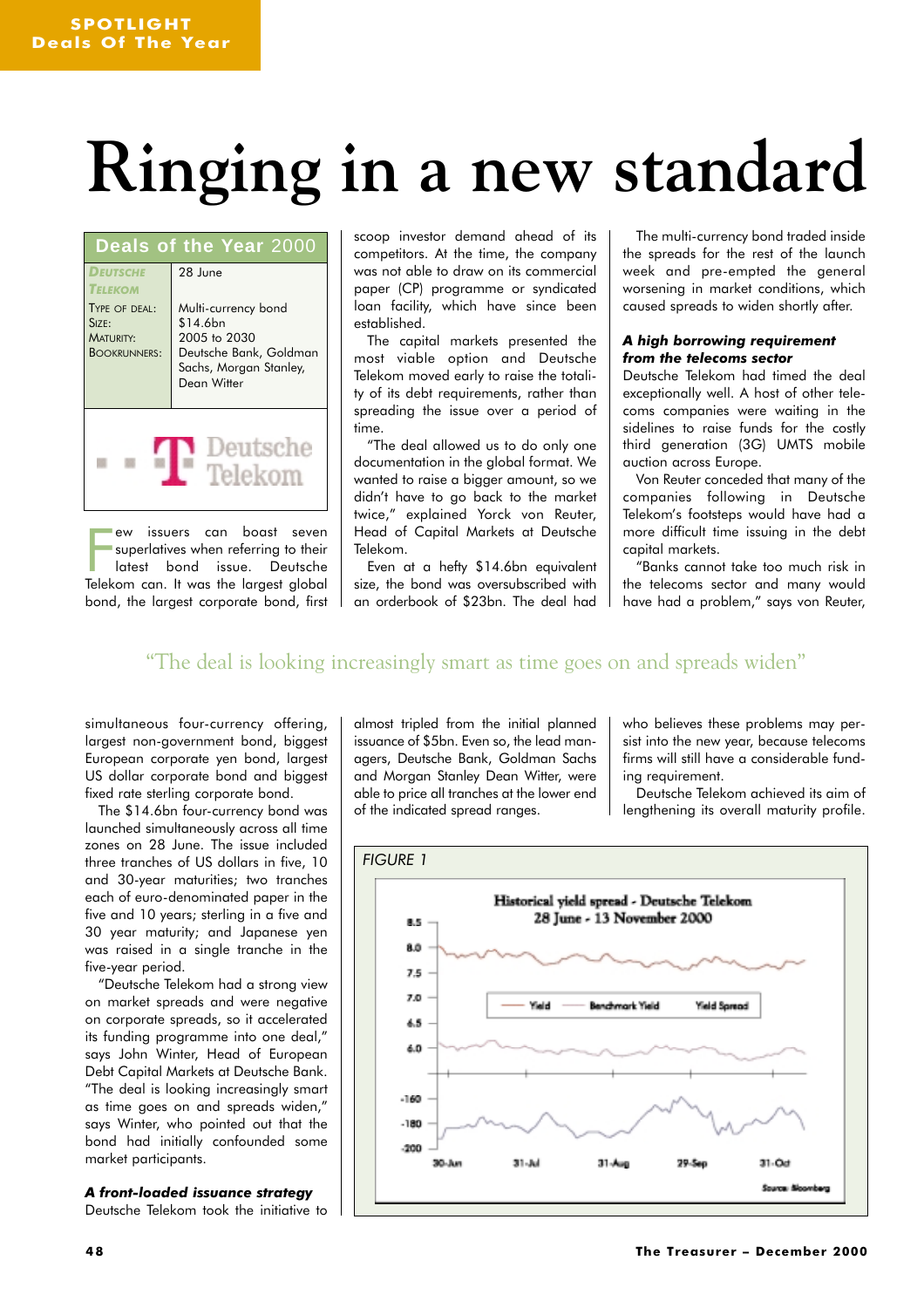Most of the company's outstanding capital market debt was raised ahead of its privatisation and was due to mature in the short term. Market conditions were solid at the time, allowing Deutsche Telekom to maintain most of its pricing targets, although a 25bp widening in the long end of the sterling curve forced the company to adjust its pricing in this maturity.

### *Listening to investor requirements*

Winter attributed much of the success of the deal to the price discovery process and responding to market demand. The process had been exploratory and the final size of the deal was not obvious at the outset.

Since the trade, this price discovery and consultative process has increasingly become the norm in the debt capital markets, says Winter.

Deutsche Telekom also chose to follow the Pot system in syndicating the paper. The system is based on the US system of syndication and encourages transparency in the syndication process. It is beneficial to issuers in that the lead managers have full control of the allocations and the investor base. The investor base is transparent and the portions fixed. The secrecy, which has surrounded bond issuance in Europe, is finally beginning to lift to the benefit of the borrowers.

Although the SEC filing proved a lengthy process, once this was effective the deal was roadshowed, documented and launched in less than a month. The SEC shelf was at \$15bn and Deutsche Telekom issued a \$14.6bn equivalent, absorbing almost the entire shelf.

Deutsche Telekom was receptive to the idea of giving investors added assurance, in the light of the uncertainties surrounding the telecoms sector at the time of issuance.

A ratings-related coupon ensured that the coupons of the individual tranches would increase by 50bp if both US ratings agencies, Moody's Investors Services and Standard and Poor's, were to reduce their ratings to below A3/A. This additional margin would be cancelled if the ratings reverted to or above this level. ■

Yorck von Reuter gave the following suggestions for a successful jumbo issue:

- Maintain a good relationship with underwriting banks
- Give investors the opportunity to invest across various terms
- Issue an amount that is good for liquidity so that investors can trade the paper
- If you are looking to issue smaller amounts in the future, it is important to have established benchmark bonds.

## **Channelling energy into growth**

| Deals of the Year 2000                                                                                      |                                                                                                           |  |
|-------------------------------------------------------------------------------------------------------------|-----------------------------------------------------------------------------------------------------------|--|
| <b>ENERGIS</b><br>TYPE OF DEAL:<br>$S$ <sub>17F</sub><br><b>MATURITY:</b><br><b>JOINT LEAD</b><br>MANAGERS: | 7 February<br>High-yield bond<br>£300 <sub>m</sub><br>2010<br>Dresdner Kleinwort<br>Benson, Goldman Sachs |  |
|                                                                                                             |                                                                                                           |  |

elecoms group **ENERGIS** left many<br>analysts dumbfounded when it<br>successfully launched the largest<br>ever high yield sterling corporate bond elecoms group **ENERGIS** left many analysts dumbfounded when it successfully launched the largest in February this year. The group defied the financial press, which claimed the market was restricted to a £150m offering, by doubling this size and increasing the 10-year offering from the intended £200m to £300m.

"It was simple in terms of the amount

of effort, the demand [the orderbook topped £500m] and how well we could price the deal," says Mike Wilkinson, Group Treasurer of Energis. "With hindsight, you can say it was a great deal, but at the time there was always something that could change the market. It's a test of faith."

### *On the acquisition path*

The timing of the deal proved a stroke of luck for Energis, when ratings agency Standard & Poor's increased the company's credit rating on the same day as the deal was launched. This allowed for a synchronised announcement of the deal and the new rating. The company believes strongly in maintaining a close relationship with the ratings agencies and consulted them as to the possible effects of the deal. It had held close talks with the agencies before announcing the acquisition of Dutch telecoms company **ENERTEL**.

The EnerTel deal, announced in November, cost about £335m and was financed by a £400m bridge facility from Energis' bankers, Dresdner

Kleinwort Benson. The deal was due to settle in the middle of the January, at the height of the anticipated millennium bug jitters.

Wilkinson recalls the hectic few days when the deal was announced on the same day as a £303m share placement, allowing Energis to cancel most of the bridge. But a funding gap of £30m for the EnerTel acquisition remained.

He explains: "We were inundated with offers for funding, but many banks do not realise how time-consuming it is to update the prospectus." But in the liquidity lull over the new year holiday period, the prospectus was updated and the company was ready to tap the markets. However, so was a host of other issuers, who had waited for the right side of 2000 to launch.

### *Getting the basics right*

Energis used the time to confer with its two leads, Dresdner Kleinwort Benson and Goldman Sachs. Dresdner was chosen for its role as the arranger of the bridge facility, while Goldman was